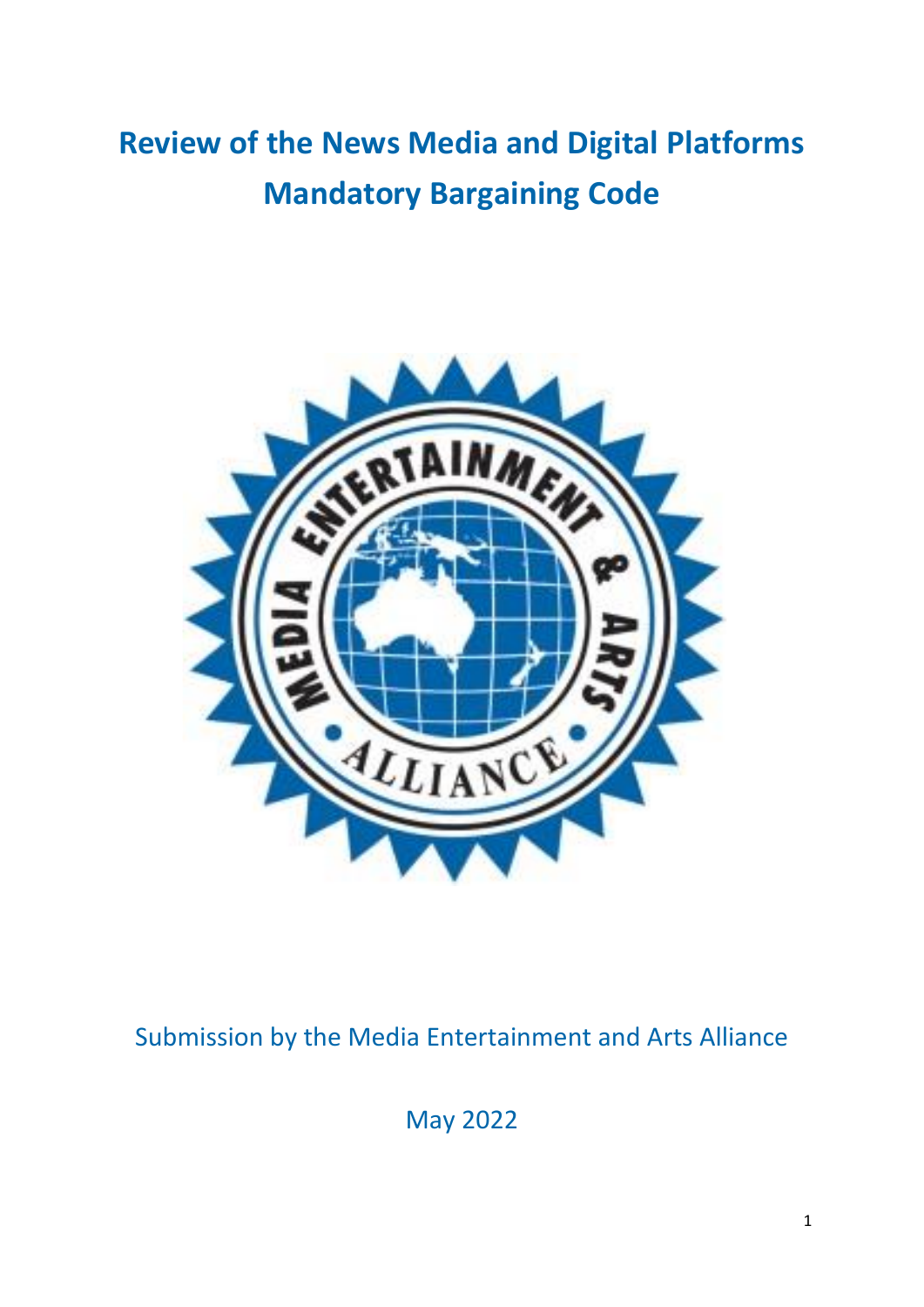The Media Entertainment and Arts Alliance (MEAA) is the trade union representing over 5000 working journalists throughout Australia. MEAA welcomes the opportunity to contribute to the review of the News Media and Digital Platforms Mandatory Bargaining Code (the Code).

The review will assess the extent to which the Code has achieved results consistent with its policy objective and identify potential improvements to the Code. Where possible, the review will examine the commercial agreements between platforms and news businesses and the Code's designation and registration provisions. The review will not revisit the policy objectives of the Code.

MEAA acknowledges the injection of funds that have flowed into the Australian media sector since the Code's commencement in 2021. We note that this funding has been made possible because of the Code's existence, not through it, via voluntary agreements between Google and Meta and Australian news media organisations.

The Code has, to date, functioned as a 'Sword of Damocles' for the digital platforms. No digital platform has yet been designated under the Code, with designation being a pre-condition to being bound by the Code's provisions.

The Federal Government's February 2022 Media Policy Statement observed that since the Code commenced in March 2021, Google has entered into deals with 19 news businesses, while Facebook has 11 such arrangements.<sup>1</sup> These deals have been reached across platform types and agreed to by media companies with national, state and regional footprints.

A recent ACCC briefing paper stated that:

*Public reports suggest that, in total, deals with Google and Meta total several hundreds of millions of dollars per annum and have resulted in strong hiring environments for Australian journalists. Significant Australian news businesses have also committed increased investment in journalism and regional news.<sup>2</sup>*

<sup>1</sup> *Media Policy Statement: Green Paper Response and Next Steps*, February 2022, Australian Government, pg 30 <sup>2</sup> See:<https://www.accc.gov.au/focus-areas/digital-platforms/news-media-bargaining-code>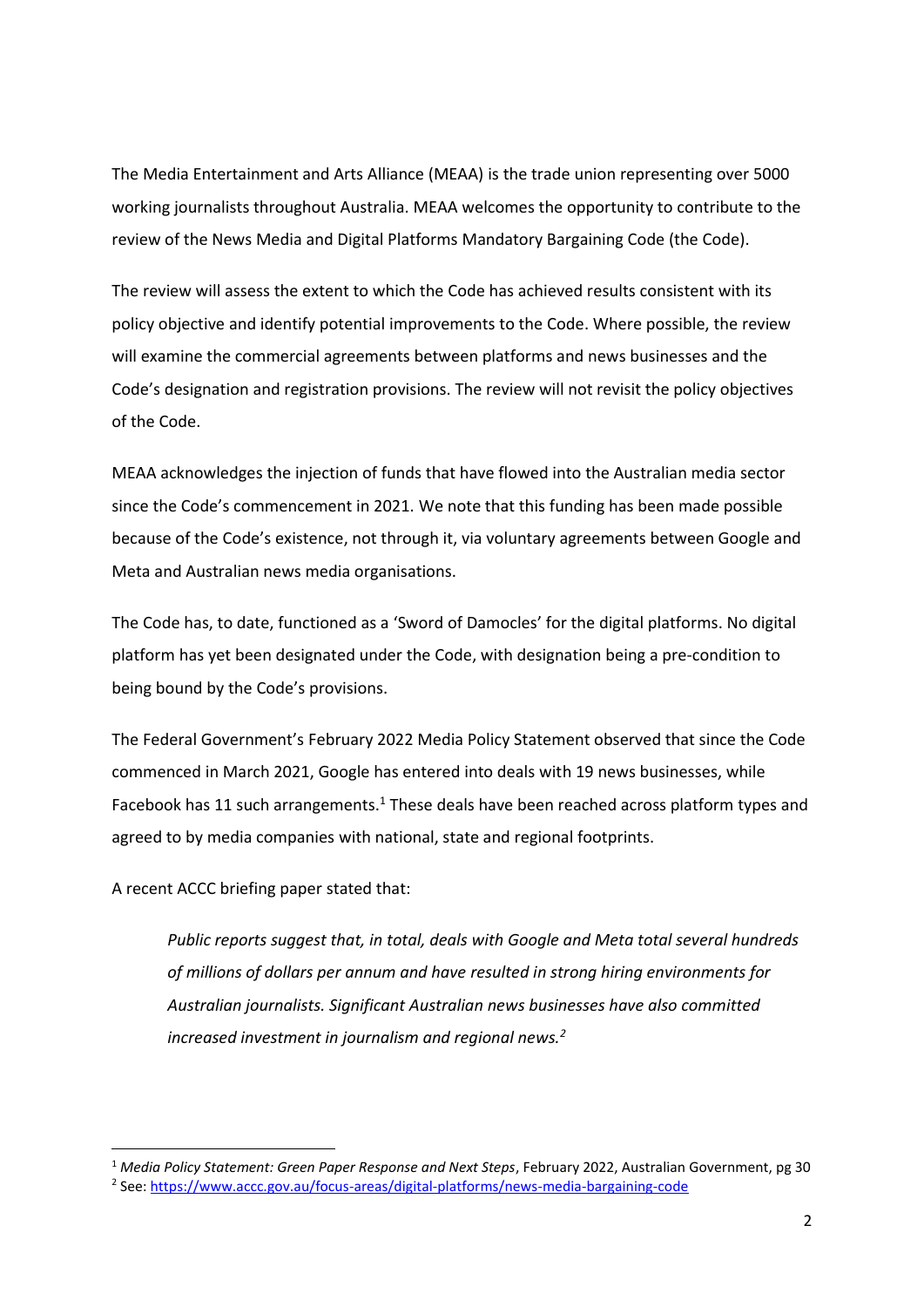There is, with respect, no meaningful way for MEAA or other interested stakeholders to test the veracity of the ACCC's assertion. Although the union has no doubt that important new funding has been provided to Australian news media companies since the Code commenced, the quantum of such funds and the purposes for which they are being deployed by news media organisations are not known to the public. This plainly inhibits any assessment of the Code's effectiveness.

Notwithstanding the absence of critical data, MEAA's journalist members are concerned that there is little evidence that the tide of retrenchments and service cuts that have persisted in the Australian news media over the past decade have been arrested or reversed at companies that have received funding from Google and Meta. This is especially the case in regional areas, which is the new frontline in the ongoing attrition of the Australian media sector. $3$ 

These issues are central to MEAA's concerns about the Code's architecture and effectiveness. Accordingly, this submission focuses on the following matters:

- Transparency of arrangements struck as a result of the Code's operation
- The use of funds obtained through these arrangements
- Designation processes
- Revenue Thresholds for Registration as a news media provider

## **Transparency of arrangements**

Important details about deals struck as a result of the Code are not known for two reasons. Firstly, there is no mechanism in the Code requiring disclosure; secondly, all of the voluntary agreements thus far struck under the guise of the Code are subject to apparently extensive confidentiality provisions.

The absence of meaningful data concerning Code-related deals was not an objective (or consequence) of the Code as it was originally conceived.

<sup>&</sup>lt;sup>3</sup> The University of Canberra's News Media Research Centre submitted to the recent regional newspapers inquiry: *On the face of it, [the Code] appears to be a good thing, but these deals cover only a fraction of the hundreds of regional and rural titles across Australia. … In the case of News Corp and ACM, there have been announcements of reductions in print services and staff losses from regional mastheads despite having signed deals with the digital platforms.* See: *The Future of Regional Newspapers in a Digital World, Inquiry into Australia's regional newspapers*, House of Representatives Standing Committee on Communications and the Arts, at paragraph 4.42 of Inquiry report, 23 March 2022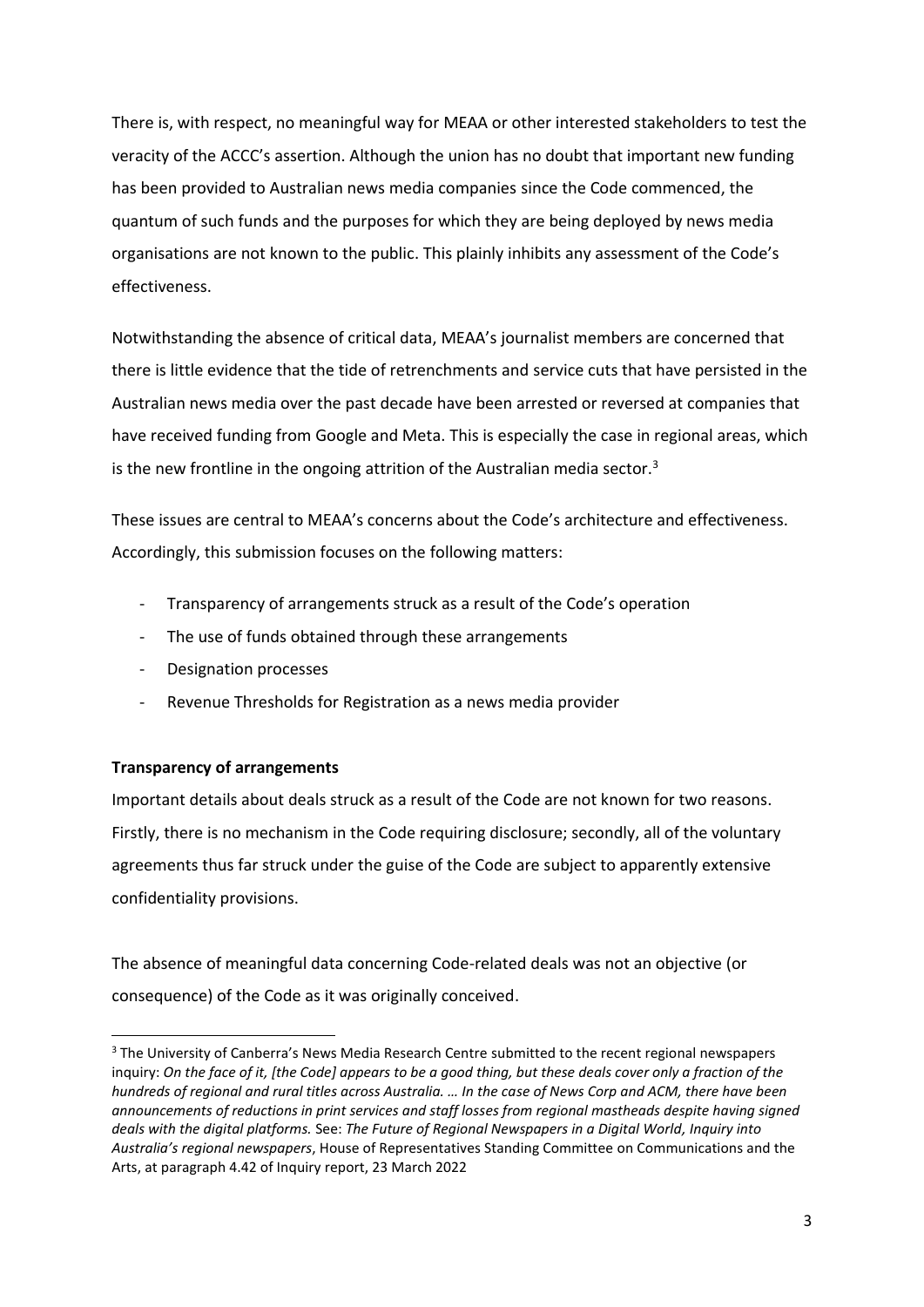MEAA notes the ACCC's evidence to the recently concluded House of Representatives Standing Committee on Communications and the Arts' inquiry into regional newspaper (regional newspaper inquiry) that 'transparency would be improved if the Code had operated as originally intended:

*Had someone been designated under the Code – for example, Meta – and had they engaged in arbitration, the ACCC would have participated in the arbitration process. We could make submissions to the arbitrators. We could see the offers that were being made as part of that process, so we would be able to contribute. We would see a broad range of deals and contribute to that arbitration process in terms of determining the outcome. Obviously, that hasn't happened, because no-one's been designated and we don't have any visibility of the commercial deals. So what was envisaged under the legislation hasn't eventuated'.<sup>4</sup>*

The absence of disclosure requirements in the Code and the subsumption of disclosure arrangements in voluntary agreements seriously constrains an assessment of the Code's success. It also runs counter to the view that the public should be informed of the scope of agreements meant to halt the decline in public interest journalism.

It is passing strange that the key government agencies guiding this review process can only implore news media companies to share key data about how much funding has been received and whether this funding has been used to, inter alia, 'employ more journalists', 'expand the reach of news businesses' or improve the long-term sustainability of news businesses'.<sup>5</sup> The Government should not have to plead for this information.

The regional newspapers inquiry acknowledged these (and related) shortcomings and said:

*… the Committee is concerned that a statutory review is the only impetus for the sharing of this information, noting that the confidential nature of the agreements does not allow ongoing assessment of whether the provisions are appropriately addressing the power imbalance between digital platforms and news providers. Therefore, the Committee recommends that the Department of Infrastructure, Transport, Regional Development,* 

<sup>4</sup> Ibid., paragraph 4.25

<sup>5</sup> See: *Review of the News Media and Digital Platforms Mandatory Bargaining Code*, Consultation paper, April 2022, questions 1 and 2, page 5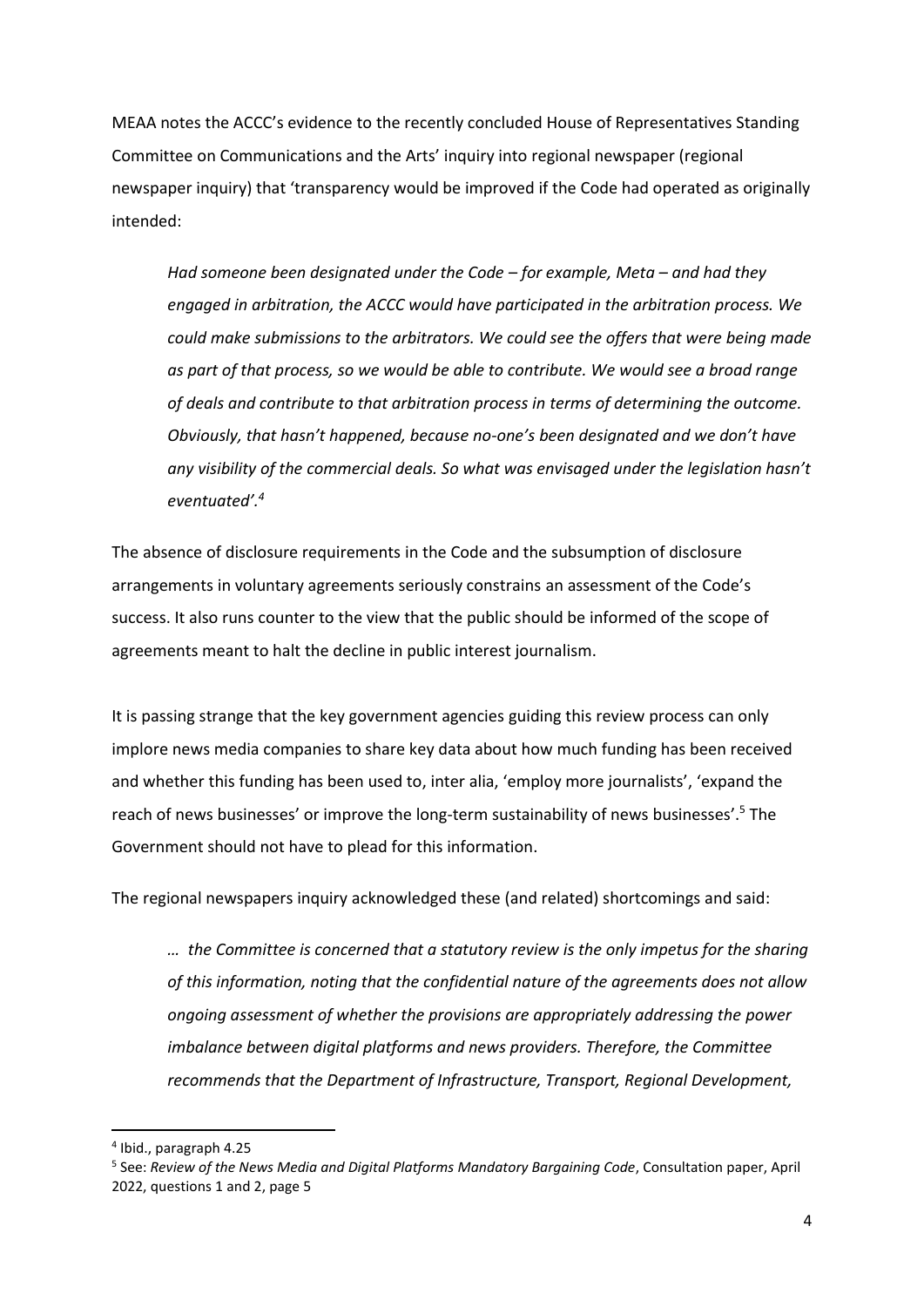*and Communications and the ACMA work with Meta, Google and news providers to encourage more transparency in commercial deals.<sup>6</sup>*

It is insufficient for this data to be in the realm of rumour and speculation and provided to this review only where the parties to such agreements permit disclosure. It should be published and known to the community.

Any assessment of the Code's effectiveness must be informed by: **(i)** verifiable data concerning the amount of funding directed to each news media company; **(ii)** the duration for which funding will be made available; and **(iii)** the purposes for which the funding will be used.

Funds derived by media organisations through or adjacent to the Code should be published on an individual company basis. Should this not be possible, these funds should be identified on an aggregated basis and include specific reference to the distribution of funds by news media subsector – i.e. television broadcasting, radio broadcasting, online/print. The amount of funding made available for the production of news in regional communities should also be separately disclosed.

#### **Use of funds**

It is equally unclear how Code-generated funds are being used. This is a serious deficiency in the Code's operation.

As a recent *P&I* paper articulated, while the amount of funding generated for media companies since the Code came into force has been 'impressive':

*there has not yet been any indication that this funding will be used to directly fund journalism. The [Code] does not legally ensure that any funding obtained is directed towards public interest journalism, which is at odds with the government's publicly stated intention.<sup>7</sup>*

<sup>6</sup> *The Future of Regional Newspapers in a Digital World, Inquiry into Australia's regional newspapers*, House of Representatives Standing Committee on Communications and the Arts, at paragraph 4.75 of Inquiry Report <sup>7</sup> *Australia's News Media Bargaining Code and the global turn towards platform regulation*, Bossio, D, Flew, T., Meese, J., Leaver, T. and Barnet, B, Policy and Internet, 23 February 2022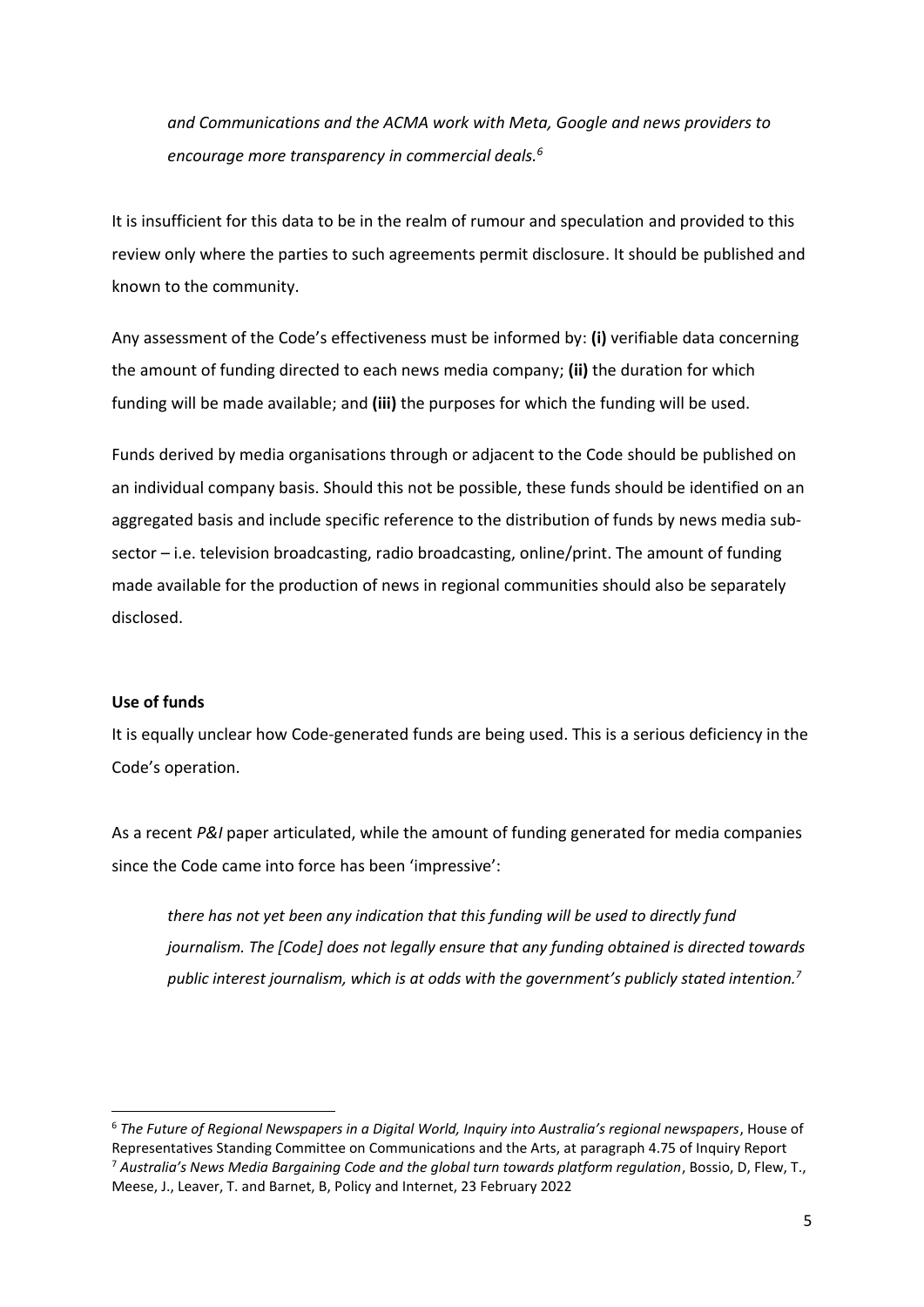As the prominent Australian media academic, Andrea Carson remarked: 'The key question for Australians is whether the Code will result in more journalists being hired to undertake reporting that strengthens democratic accountability'.<sup>8</sup>

Witnesses to the regional newspapers inquiry were probed on how funds received from Google and Meta had been spent; in response, most witnesses spoke in unhelpful generalities about how this new money had been put to use.

The chief exception to this position was the Australian Broadcasting Corporation (ABC). The ABC's Head of Regional, Rural and Emergency informed the Inquiry that the ABC is:

*adding something in the order of 50 new roles in regional Australia, with a focus on public interest journalism, as a result of the income that the ABC has received through this news media bargaining deal. They're direct, new roles added to the reporting efforts that we have under way in regional Australia. Some of those roles have been added to some of our smaller bureaus—for example, Burnie in northern Tasmania and Horsham in western Victoria—but many of those roles are going into new locations where we've previously never had ABC reporting.<sup>9</sup>*

It is not clear to MEAA why all organisations in receipt of Code-related funding cannot, with reasonable precision, declare how these funds are being used.

During the Code's development, MEAA consistently called for a requirement that funds generated through the Code should be used for the production of public interest journalism.

The union's January 2021 submission concerning the Draft Code stated:

*MEAA's major concern with the Code remains its failure to specify that funds generated through the bargaining arrangements must be directed to production of journalistic content. MEAA believe this is a dangerous omission. As MEAA stated in its 28 August 2020 submission on the draft Code:*

<sup>8</sup> ibid

<sup>9</sup> Regional Newspapers Inquiry Report, paragraph 4.43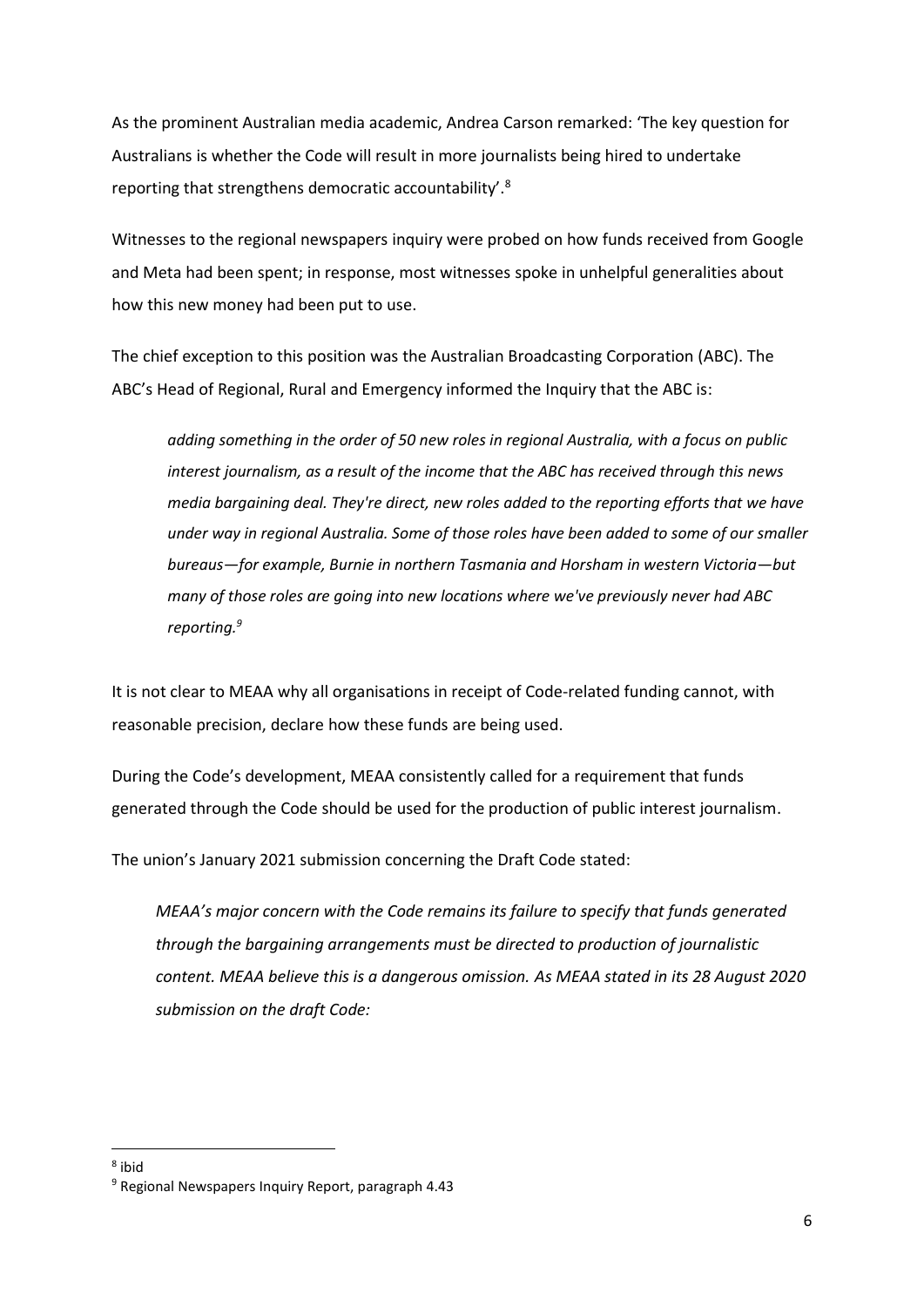*Although it appears logical that funds raised under the Code will be devoted to the production of content, there is an evident risk that funds may not be directed to such purposes in the absence of an explicit requirement in the Code.* 

*It would be a perverse consequence of the years-long digital platforms inquiry and code development process if funds raised via the Code were directed to purposes other than sustaining and increasing news content that serves the public interest.* 

*MEAA therefore seeks the inclusion of text in the Code that articulates that the primary purpose for funds attained through the Code will be for the purposes of sustaining and increasing levels of covered news content.*

A requirement that funds generated under or due through the Code must be devoted to journalistic resources is the most critical means by which the public can have confidence that the Code is making a positive contribution to a sustainable and viable Australian media landscape.

#### **Designation process**

MEAA notes that no digital platform has been designated under the Code. MEAA further notes that designation may only occur following the Minister's consideration of:

*(a) whether there is a significant bargaining power imbalance between Australian news businesses and the group comprised of the corporation and all of its related bodies corporate; and*

*(b) whether that group has made a significant contribution to the sustainability of the Australian news industry through agreements relating to news content of Australian news businesses (including agreements to remunerate those businesses for their news content).<sup>10</sup>*

The provision in (a) is sound; the requirement in (b) is not.

The provision in (b) permits a digital platform to escape designation in instances where it has made a significant contribution to the sustainability of the Australian news industry *as a whole*.

<sup>10</sup> See section 52E of the Act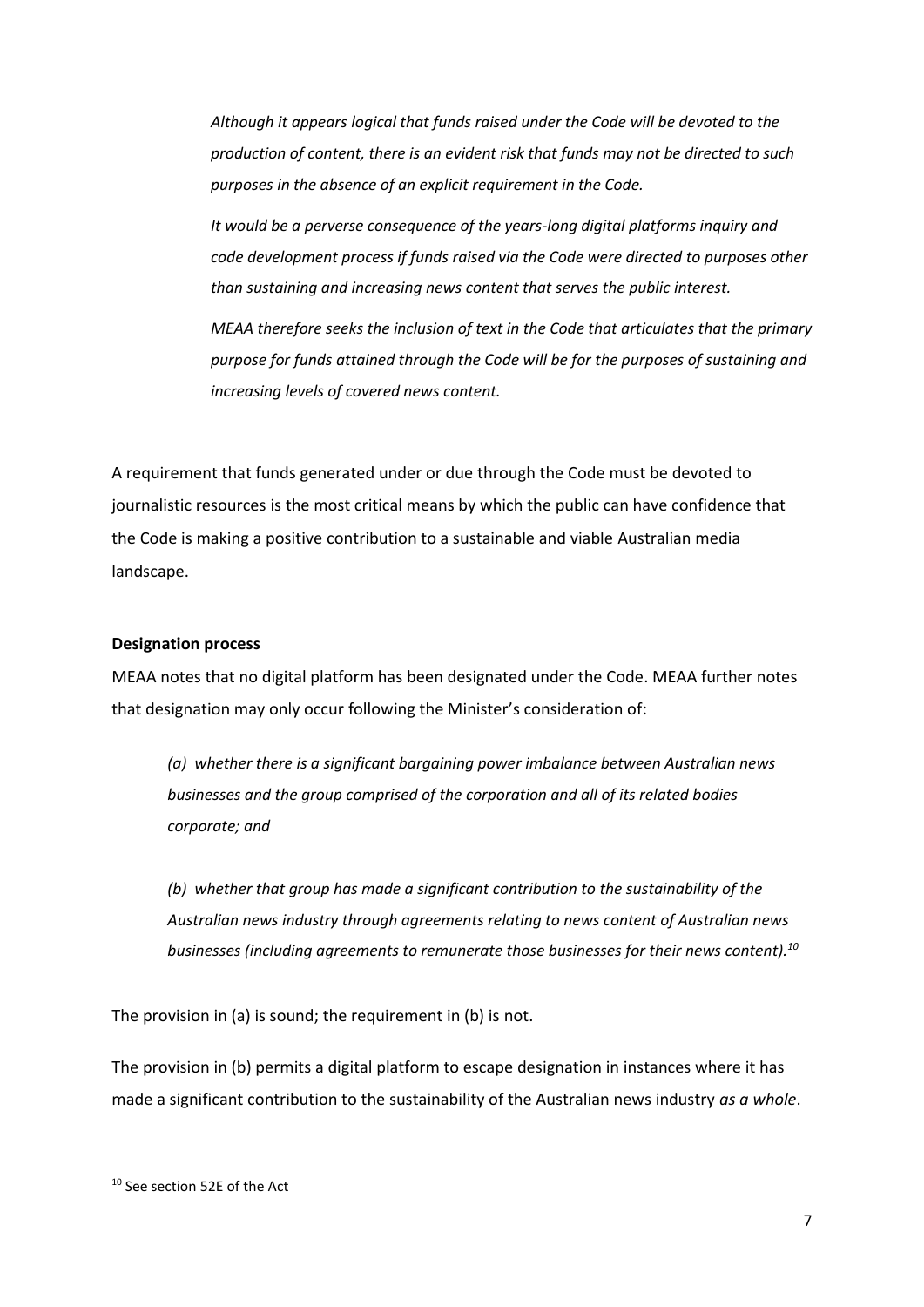It enables a digital platform to marginalise smaller independent publishers and broadcasters, a case in point being Facebook's intransigence in dealing with both SBS and *The Conversation*.

Google and Meta can refuse to negotiate with news media organisations even in circumstances where they are registered as an eligible media entity by the Australian Communications and Media Authority (ACMA). This caused Professor Alan Fels to comment in evidence to the regional newspapers inquiry:

*It is unclear what the purpose of the ACMA register is if Google and Facebook do not accept that businesses on the list are Public Interest Publishers and are in no way compelled to negotiate with accredited publishers. 11*

The designation test should be revised to explicitly require that designation of a digital platform will occur where it has unreasonably refused to engage in good faith negotiations with a registered news business.

Without a revision of this type, digital platforms will not be subject to the Code's provisions and important sources of public interest journalism will continue to be subject to capricious and prejudicial decision-making by the digital platforms.

## **Revenue threshold**

To become registered<sup>12</sup> as a news business corporation under the Code, the news business must have recorded annual revenue of at least \$150,000 in the most recently completed financial year, or in three of the past five financial years.<sup>13</sup>

MEAA's January 2021 submission on the then draft Code expressed concern about the \$150,000 revenue threshold. The submission stated:

*MEAA maintains its concern with the \$150,000 per annum revenue test for eligible media organisations. As MEAA said in its August 2020 submission, this figure is "too high and would prevent new and very small news businesses from participating in and being remunerated under the Code. MEAA proposes a halving of this amount, to \$75,000.00."*

 $11$  Regional Newspapers Inquiry Report, paragraph 4.57

<sup>&</sup>lt;sup>12</sup> by ACMA, the body charged with determining eligibility for registration

<sup>&</sup>lt;sup>13</sup> See section 52M of the Act